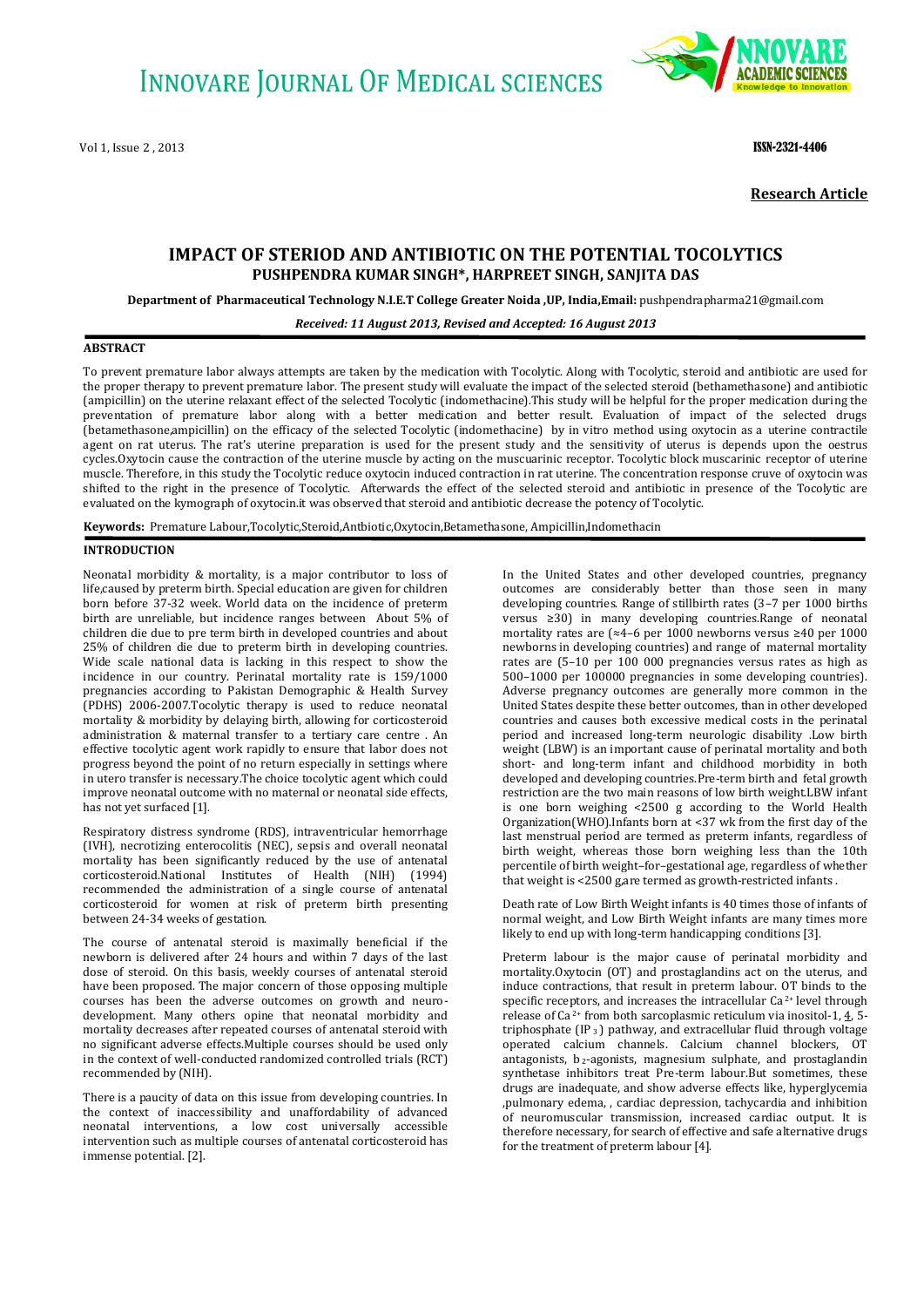## **MATERIAL AND METHODS**

## **Drugs and chemicals used in the study**

### **Standard Drugs**

- Tocolytic Indomethacine
- Steroid Betamethasone.
- Antibiotic Ampicillin

## **Drug and Dose for animal**

- Oxytocin Uterine contractile agent on rat uterus.
- Stilboestrol 0.1 mg/kg s.c

#### **Experimental Animals**

#### **Ethical considerations for housing and handling the animals**

Wistar albino female rats weighing between 125-250 gm were used for the study. They were obtained from Central animal house of NIET, Greater Noida. They were housed in propylene cages at 25 ± 2 ºC with 12 hrs light and 12 hrs dark cycle. All the animal were fed with standard feed and water *ad libitum*. All the animals were maintained under standard laboratory condition. Study protocol was approved from the Institutional Animals Ethics Committee (IACE) and Reg. No is NIET/IACE/2011/26. The CPCSEA Reg. no is 1121/ac/CPCSEA/07.

#### **Pharmacological Evaluation**

#### **In vitro studies**

### **Isolated organ bath studies [5]**

Examine the vaginal smear under microscope to know about the proper stage of oestrus cycle. If the rats was not in oestrus, inject 0.1 mg/kg of stilboestrol and wait for 24 hr.Vaginal smear was prepared by taking a drop of the vaginal wash and putting on the slide glass, check the frank oestrus (cornified epithealial cells and liukocytes) stage.The animal was sacrificed by blow on the head and carotid bleeding.The pelvic region was cut open and exposed both horn of uterus and then these were to be separated gently from the surrounding fatty material and transfer them to a dish contaning De Jalon's solution. When the rat was in oestrus generally the uterus was fleshy and pink in colour.Two separate pieces (2-3 cm long) of uterine preparations can be made for experiments use.The uterine preparation was mounted in the organ bath contaning De Jalon solution at 30-32 ºC. Tension of 0.5 g and was applied and allow the tissue to equilibrate for 30 min.The concentration dependent responses was recorded due to oxytocin using frontal writing lever. Contact time of 60 sec, and 5 min time cycle kept for proper recording of responses. Tocolytic was added to the reservoir.The tissue with tocolytic was irrigated with oxytocin in presence of given tocolytic, steroid and antibiotic and exposed both horn of the modified ringer for 20 min.The C.R.C(Concentration Response Curve) of oxytocin was repeated in presence of given tocolytic ,steroid and antibiotic.

First of all the base line was taken . After that Oxytocin ( utertine contratile agent) peeks were obtain until the maximum concentration peek was observed. Maximum concentration peek was observed at (0.4 ml) concentration of oxytocin.The peek observed at (0.4 ml) concentration was considered as standard peek. So (0.4ml) concentration of oxytocin was a standard dose for contraction.

Tissue was washed 3-4 times.Then combined peeks of oxytocin ( 0.4 ml concentration) and (antiuterine contractile agent) tocolytic (0.1 ml,0.2 ml,0.4 ml,0.8 ml concentration) were observed.It was concluded that at oxytocin (0.4 ml) and tocolytic (0.8 ml) concentration , the peek meets the base line.

Tissue was again washed 3 – 4 times. Then combined peeks of oxytocin ( 0.4 ml concentration), steroid (0.1 ml concentration) and tocolytic (0.1 ml,0.2 ml,0.4 ml,0.8 ml,0.16 ml concentration) were observed.It was concluded that at oxytocin (0.4 ml) and steroid(0.1

ml concentration tocolytic (0.16 ml concentration) , the peek meets the base line.

Tissue was again washed 3 – 4 times. Then combined peeks of oxytocin ( 0.4 ml concentration), antibiotic (0.1 ml concentration) and tocolytic (0.1 ml,0.2 ml,0.4 ml,0.8 ml,0.16 ml,0.32 ml concentration ) were observed.It was concluded that at oxytocin (0.4 ml) and antibiotic (0.1 ml concentration) tocolytic (0.32 ml concentration) , the peek meets the base line.

## **DISCUSSION**

Preterm birth is one of the greatest challenge obstetrical practice the currently used medication are not able to stop or sufficiently delay the process of the preterm birth.Mostly we use steroid and antibiotic before labour .Tocolytic are used when there is any lung disorder or bacterial infection. Tocolytic is an Anti-contraction drugs.Delievery can be delayed for some time period by using Tocolytic. During this time period, steroidal drugs and Antibiotic can be given to mother to prevent any lungs disorder or bacterial infection.

From the study it had been concluded that when steroid and antibiotic are used along with tocolytic at the time of labour, sterods and antibiotic decreases the anticontraction activity of tocolytic so an increased dose of tocolytic was given.It was essential to increase the dose of tocolytic in order to enhance the labour time period.During the enhanced period of labour any bacterial infection or lung disorder can be cured by steroid and antibiotic.So, all these results led to conclude that the tocolytic potency may be decrease significantly by combination with steroid and antibiotic . To the best of our Knowledge , our study was the first to test the impact of steroid and antibiotic on potential tocolytic.

## **RESULT**

At (0.4 ml) concentration was considered as standard peek. So (0.4ml) concentration of oxytocin was a standard dose for contraction. At oxytocin (0.4 ml) with tocolytic (0.8 ml) concentration , the peek meets the base line. At oxytocin (0.4 ml) with steroid(0.1 ml concentration tocolytic (0.16 ml concentration), the peek meets the base line as shown in fig 1. At oxytocin (0.4 ml) with antibiotic (0.1 ml concentration) and tocolytic (0.32 ml concentration) , the peek meets the base line.It was observed that an increased concentration of tocolytic was needed with steroid(0.1 ml) and antibiotic (0.1 ml) as shown in fig 2.







**Fig. 2**